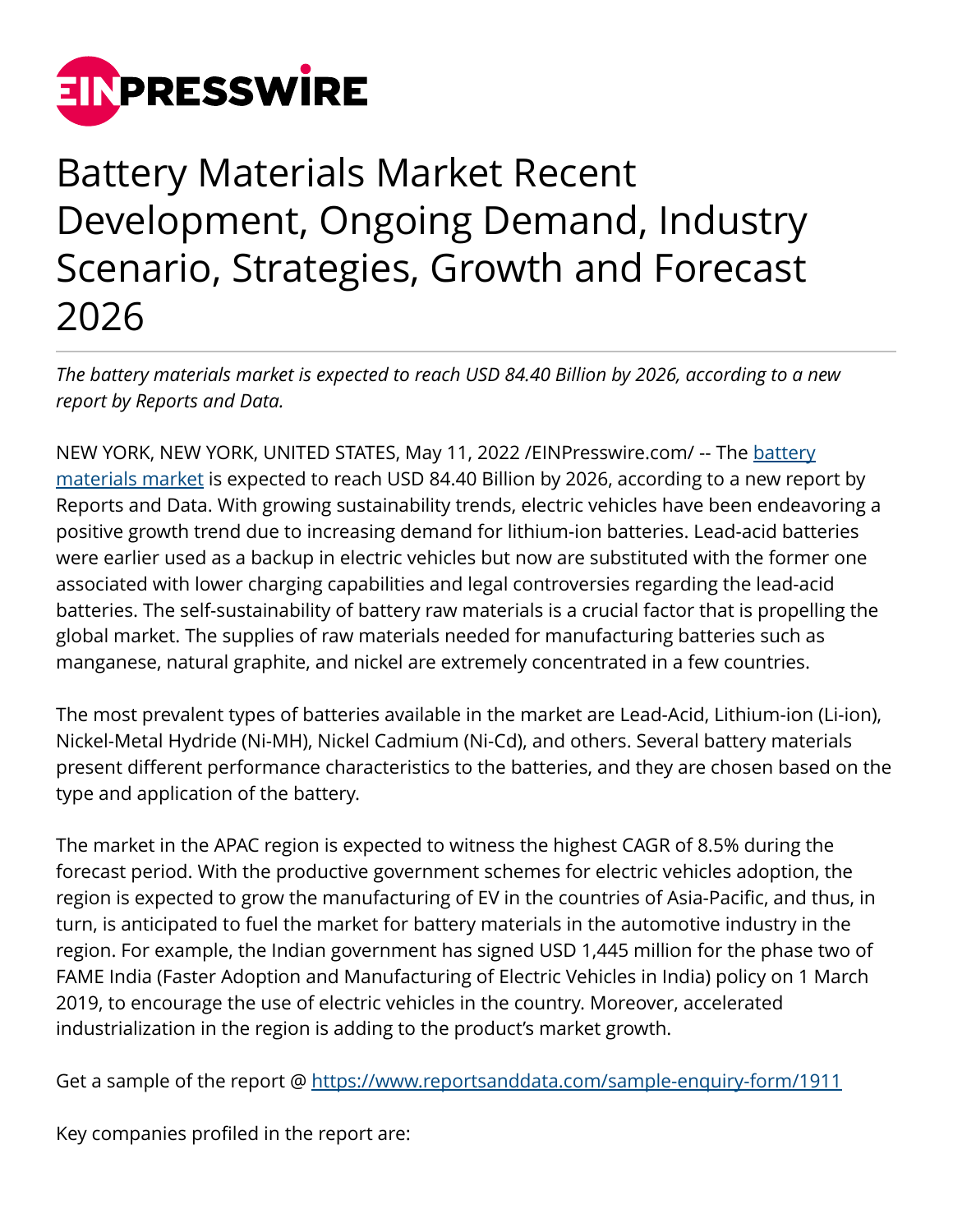Toray Industries Umicore Asahi Kasei Mitsubishi Chemical Henan Yuguang Glencore Nyrstar Sumitomo Metal Mining Hitachi Chemical POSCO Johnson Matthey.

Further key findings from the report suggest

The Battery Materials Market is estimated to reach USD 84.40 Billion by 2026, at a CAGR of 8.3% during the forecast period.

The Lead-acid product accounts for a larger share of 59.7% of the market in 2018.

The metal material is anticipated to grow at the highest rate of 8.4% during the forecast period. The automotive application segment is anticipated to grow at the highest rate of 8.5% during the forecast period.

The secondary battery type is anticipated to grow at a higher rate of 8.6% during the forecast period.

North America region accounts for a share of 21.3% of the market in 2018.

Various players are developing strategies to mark their presence in the industry.

For example, GEM, a Chinese battery materials producer, has acknowledged an MOU with ECOPRO (South Korea) on 4 January 2019, to supply 170tk of nickel-cobalt-aluminum oxide (NCA) over the next five years. The deal involves the supply of 16kt in 2019, expanding to 24kt in 2020 and 40kt in 2021.

Request a report customization @ [https://www.reportsanddata.com/request-customization](https://www.reportsanddata.com/request-customization-form/1911)[form/1911](https://www.reportsanddata.com/request-customization-form/1911)

Segments covered in the report:

Product Outlook

Lead-acid Lithium-ion Material Outlook

Metals Chemical **Others**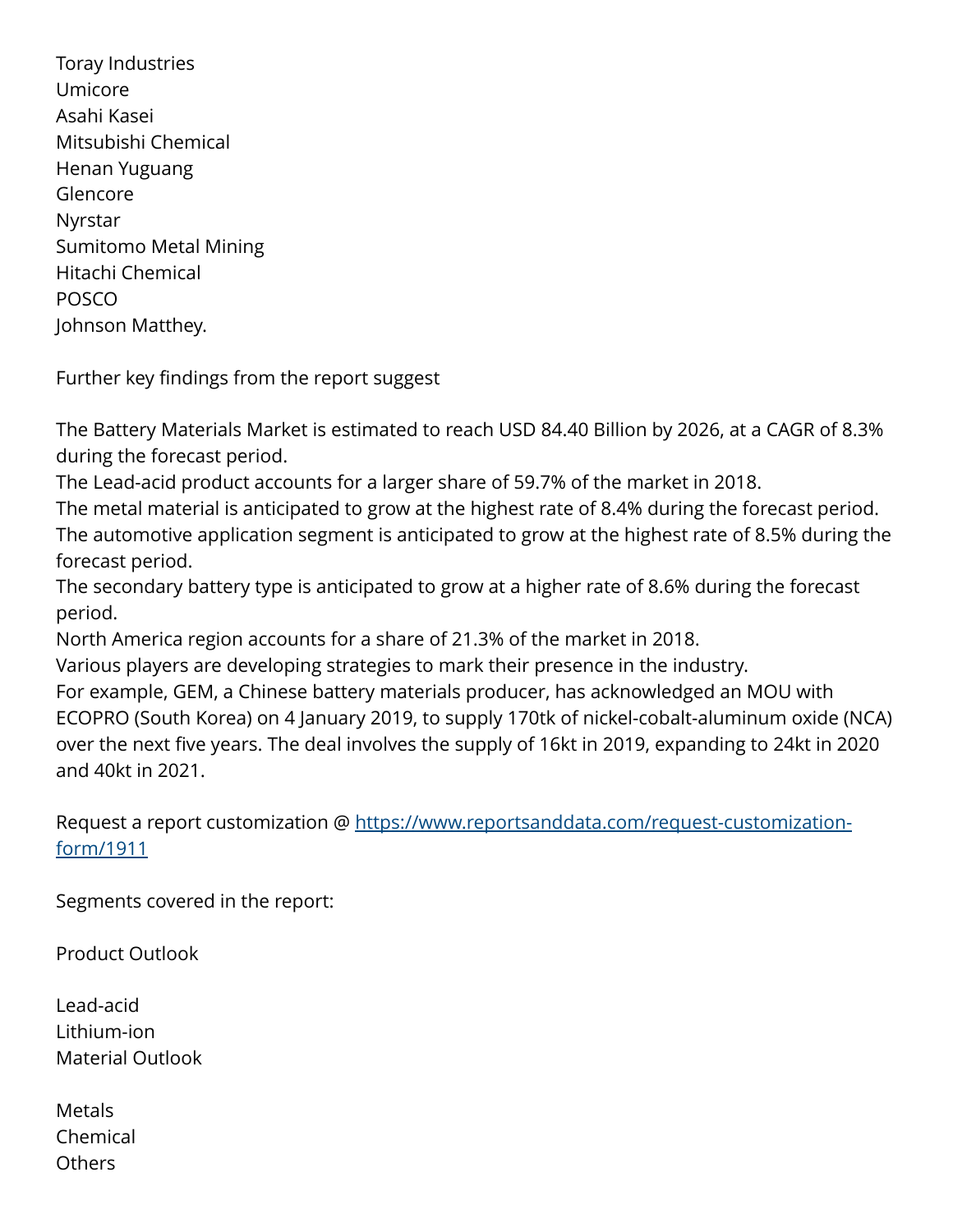## Application Outlook

| EVs                         |  |
|-----------------------------|--|
| <b>Automotive Batteries</b> |  |
| Portable Devices            |  |
| Industrial                  |  |
| Other                       |  |
| <b>Battery Type Outlook</b> |  |

Primary Battery Secondary Battery Regional Outlook

North America Europe Asia Pacific MEA Latin America

Download Summary @ <https://www.reportsanddata.com/download-summary-form/1911>

Read Our More Reports

AI in Oil and Gas Market, Share & Trends Analysis by Application (Quality Control, Production Planning, Predictive Maintenance, Thermal Detection, Others), by Operation (Upstream, Midstream, Downstream), by Region, Competitive Strategies and Segment Forecasts, 2016-2026

Oil & Gas Processing Seals Market By Type (Single Seal and Double Seal), By Material (Metals, Elastomer, Seal Face Material, and Others), and By Application (Upstream, Midstream, and Downstream), 2016-2026

Transcritical CO2 Systems Market Analysis, By Function (Refrigeration, Heating, Air Conditioning) By Application (Retail, Heat Pumps, Transportation, Food Processing and Storage, Ice Skating) Forecasts to 2026

About Us:

Reports and Data is a market research and consulting company that provides syndicated research reports, customized research reports, and consulting services. Our solutions purely focus on your purpose to locate, target and analyze consumer behavior shifts across demographics, across industries and help client's make a smarter business decision. We offer market intelligence studies ensuring relevant and fact-based research across a multiple industries including Healthcare, Technology, Chemicals, Power and Energy. We consistently